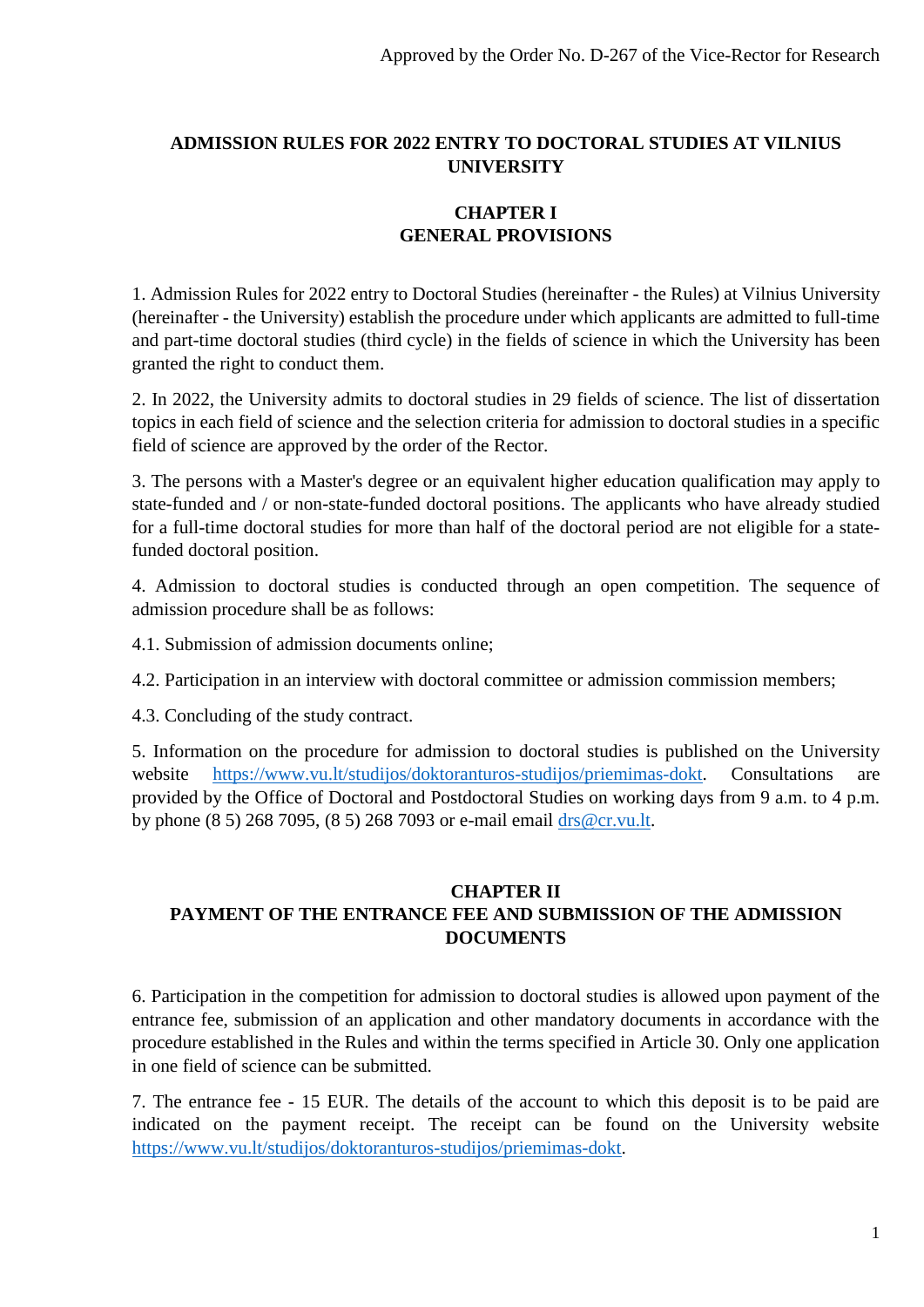8. The entrance fee may be paid by another person on behalf of the applicant. In this case, the payment documents must indicate the name, year of birth and purpose of the payment for the person for whom the payment is made.

9. The persons born in 1997 or later as well as persons who have lost both of their parents or guardians or who grew up in orphan homes, and also the persons whose working capacity is 45 % or less are exempted from the entrance fee. These persons have to submit their application with the documents certifying entitlement to this exemption.

10. The entrance fee is non-refundable after the submission of the application to participate in competition to doctoral studies even in case the student is not accepted.

11. The application and the documents required for participation in the doctoral admission competition or scanned copies thereof, shall be submitted online by logging into the Vilnius University Admission Service System (ISAS) (address - [https://is.vu.lt/pls/dokt/isas.login\)](https://is.vu.lt/pls/dokt/isas.login).

12. The information required for the calculation of the weighted average of grades shall be taken from the data of Master's diplomas and their supplements in the University database, if the person has obtained this qualification at the University. For other persons, it shall be taken from the graduation documents confirming the relevant qualification. If the documents confirming the acquired education were issued by foreign institutions, they must be recognized in accordance with the procedure provided for by the legal acts of the Republic of Lithuania. Recognition of education documents is carried out by the University, but where the necessary information is lacking, the University may ask the applicant to apply to the Center for Quality Assessment in Higher Education for recognition of education documents.

13. The applicants to doctoral studies are required to submit the following documents:

13.1. An application addressed to the Rector for permission to participate in the competition indicating the field of science, form of study (full-time or part-time) and the form of funding. The desired topic of the dissertation is selected in the ISAS system from the list of presented topics.

13.2. Copies of the Master's degree or equivalent education qualification diploma(s) with diploma supplement(s) (if the weighted average of grades was not uploaded in ISAS).

13.3. A curriculum vitae;

13.4. A copy of an identity document (passport personal data page or identity card);

13.5. Recommendations by two researchers of the chosen field of science (there are additional conditions, see the selection criteria for admission to doctoral studies in a specific field of science);

13.6. A list of the research works (if any) and copies thereof. The list shall be provided by a full bibliographic description;

13.7. A copy of the entrance fee receipt;

13.8. A copy of the certificate of the recognition of higher education qualifications obtained abroad (if it was requested by the University);

13.9. A certificate proving the applicant's level of English (not lower than B2) (applicable to foreign nationals);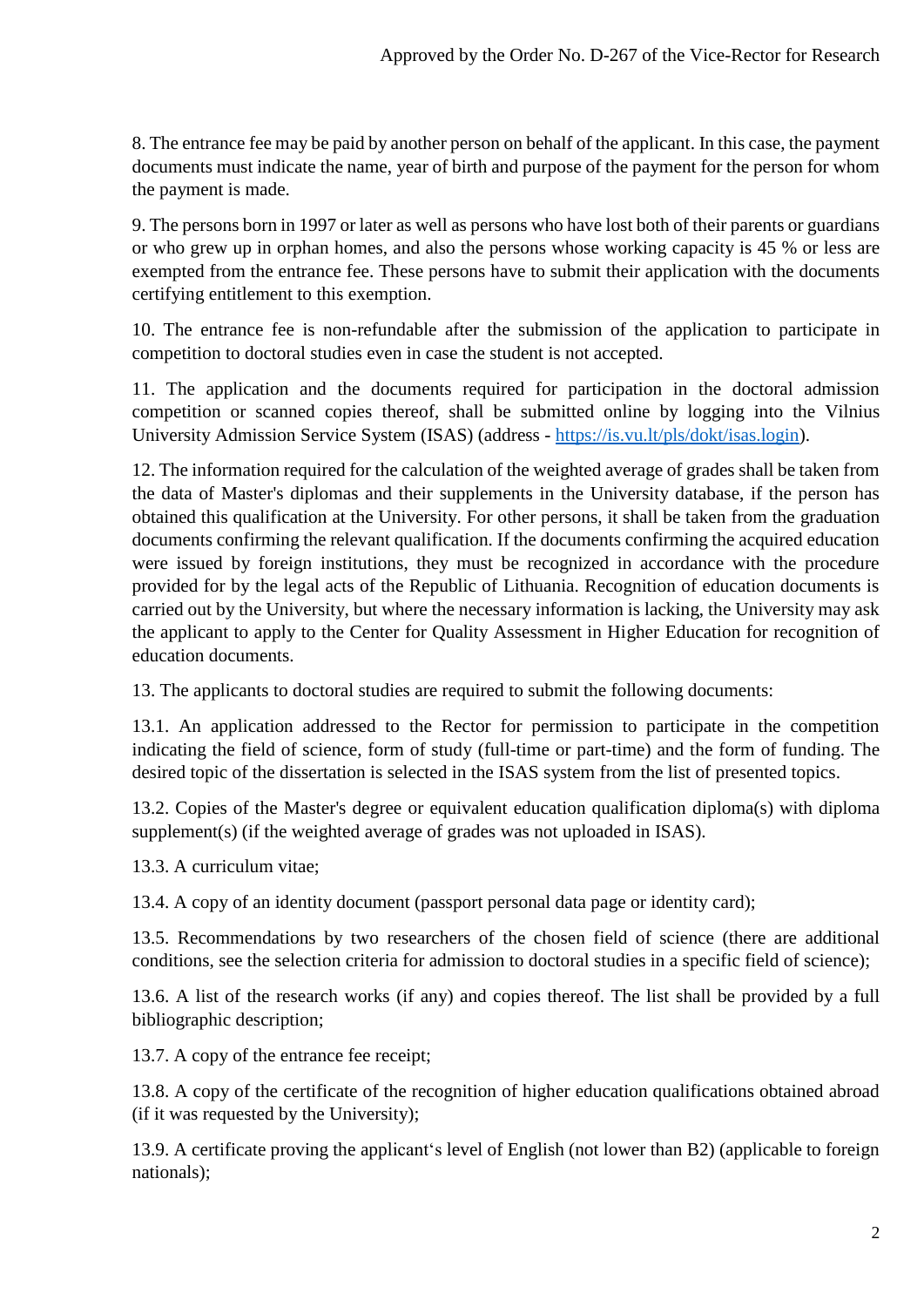13.10. Any other documents that the applicant considers relevant, such as a certificate of completion of courses or examinations passed at the doctoral level, etc.;

13.11. A copy of the document certifying the change of surname;

13.12. Consent to the processing of the applicant's personal data by the University (it is confirmed by submitting admission documents in the system).

14. An application is considered to be accepted (registered) if all the mandatory parts of the online admission system ISAS contains the required data, i.e. the correct data of the applicant, information on the acquired education are indicated, the topics of the chosen field of study are indicated and electronic copies of all required documents are provided.

15. The applicant may adjust the application. If the application is adjusted several times, the last adjustment of the application is valid.

16. The application must be submitted by the deadline specified in Article 30 of these Rules. If all the required documents are not provided, the application will not be considered.

17. Documents issued in a language other than Lithuanian, Russian or English must be translated into one of these languages.

18. Recognition of qualifications obtained abroad is carried out by the University. Please send the required documents for the recognition of the qualification by e-mail [drs@cr.vu.lt](mailto:drs@cr.vu.lt) until June 10. The applicant may also apply to the Study Quality Assessment Center [\(www.skvc.lt\)](http://www.skvc.lt/) for recognition of the qualification obtained abroad.

19. If the University staff has doubts about the authenticity and accuracy of the submitted documents or data, the applicant may be asked to submit the original documents.

### **CHAPTER III STRUCTURE AND CALCULATION OF THE COMPETITION SCORE**

20. Applicants are admitted to the doctoral studies of a specific field of science under the procedure of competition according to the competitive score. A minimum competition score to be set for admission to a doctoral studies in the respective field of science, which are provided in the selection criteria for admission to doctoral studies approved by the order of the Rector.

21. The competition score is calculated as a sum of its components multiplied by the relevant weight coefficient. The weight coefficients are indicated by the doctoral committee of the respective field of science, their values are provided in the selection criteria for admission to doctoral studies in 2022.

22. Components of the competition score:

22.1. Weighted grade point average of the Master's diploma (or the equivalent qualification) supplement. In some fields of science (see the selection criteria for admission to doctoral studies in 2022) the weighted average of the diploma supplement of the Master's degree may also include the grade of the final Master's thesis or the weighted grade point average of the Bachelor's diploma supplement.

22.2. Evaluation's grade of the selection procedure (research project, cover letter and / or interview);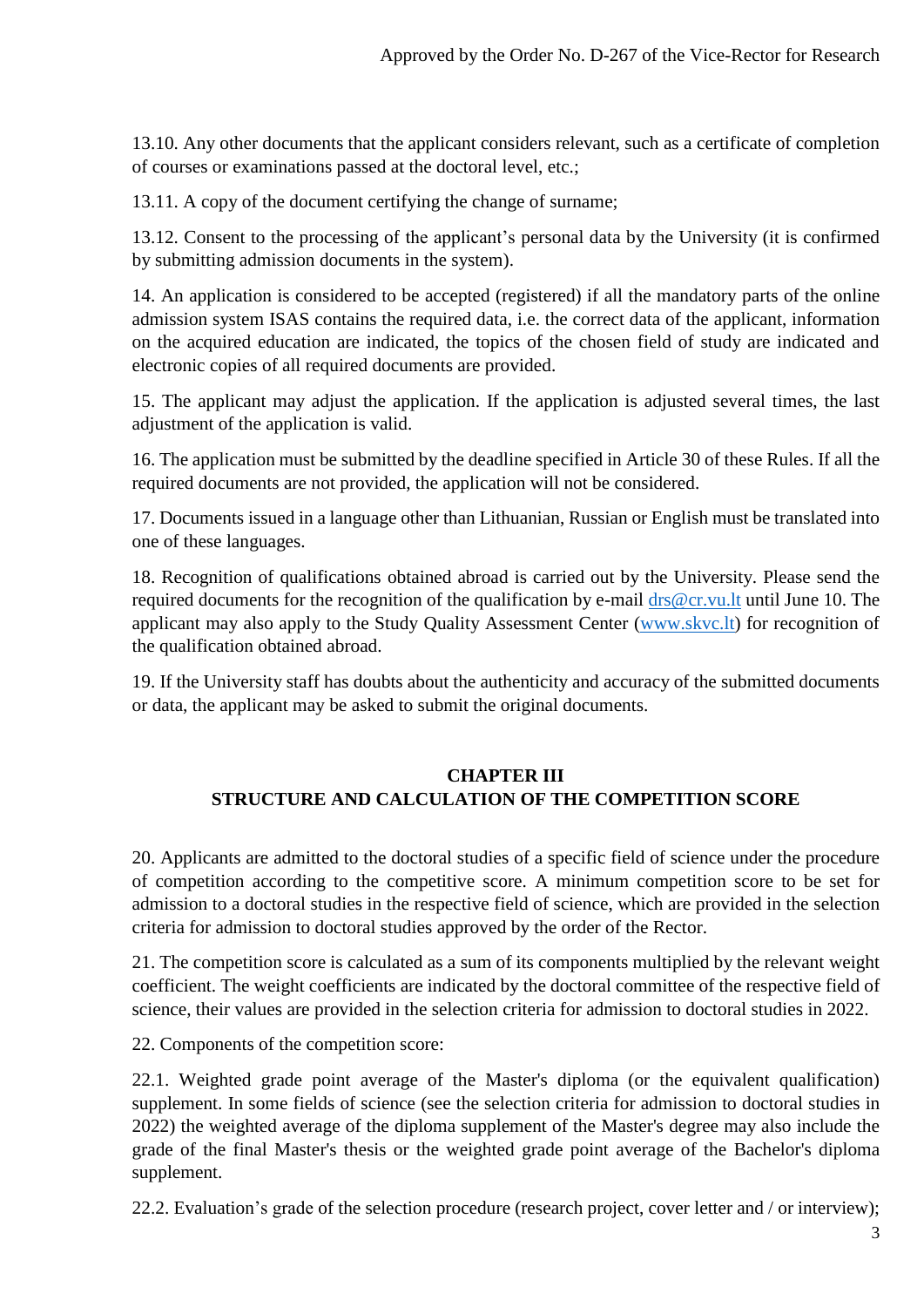22.3. Evaluation's grade of scientific qualification, significance of scientific works and correspondence of scientific experience to the chosen topic and scientific works (if any).

23. The research project must be prepared by the applicant in the fields of science for which the selection criteria for admission to doctoral studies include a research project (see the selection criteria for admission to doctoral studies in 2022).

24. Applicants shall be ranked and placed in the competition queue in descending order of the competition score in each field of science or subject of the field of science, if the subject priorities are provided by the doctoral committee of the field of science. Priority shall be given to applicants with a higher competitive score.

25. After collecting an equal competitive score, the decision is made by the doctoral committee of the field of science.

### **CHAPTER IV DOCTORAL ADMISSION COMPETITION**

26. The admission to doctoral studies is conducted in several stages: the main admission, which is organized at the University in June and July and additional admission(s) if there are still vacancies. Persons who have not been admitted in the main admission may reapply for the supplementary admission. There is no need to pay entrance fee again.

27. Information about the additional admission shall be published on the University's website after the deadline for signing agreements with those invited to doctoral studies during the main admission.

28. The applicants have to attend the interview with the admission commission of the field of science.

29. Research projects, if they are a selection criterion for admission to doctoral studies in the relevant field of science (see the selection criteria for admission to doctoral studies in 2022), shall be submitted to the doctoral committees. Information on the form, date and method of submission of the research projects shall be published on the websites of the University's academic unit responsible for conducting doctoral studies in the relevant field of science.

30. The dates of the main admission to doctoral studies procedures:

| No.              | <b>Doctoral Admission Procedure</b>                             | <b>Dates</b>                       |
|------------------|-----------------------------------------------------------------|------------------------------------|
| 1.               | Submission of applications and admission documents              | 2022 May 17 - 24 June (until       |
|                  |                                                                 | 24:00                              |
|                  | Submission of applications and admission documents for those    | 2022 May 2 - 10 June (until 24:00) |
|                  | applicants who have performed their higher education studies at |                                    |
|                  | a foreign higher education institution and have no document of  |                                    |
|                  | the acknowledgement of their diploma(s) in the Republic of      |                                    |
|                  | Lithuania                                                       |                                    |
| 2.               | Interviews with the Admissions Commission*                      | 2022 June 28 - 30 June             |
| 3.               | Presentation of the information to the applicants regarding the | 2022 July 1 from 15:00             |
|                  | preliminary results of the competition in the ISAS system       |                                    |
| $\overline{4}$ . | Acceptance of appeals against the results of admission          | 2022 July 4 10:00 a.m.             |
| 5.               | Sending of verdicts on appeals regarding the admission to the   | 2022 July 5 12:00 p.m.             |
|                  | applicants                                                      |                                    |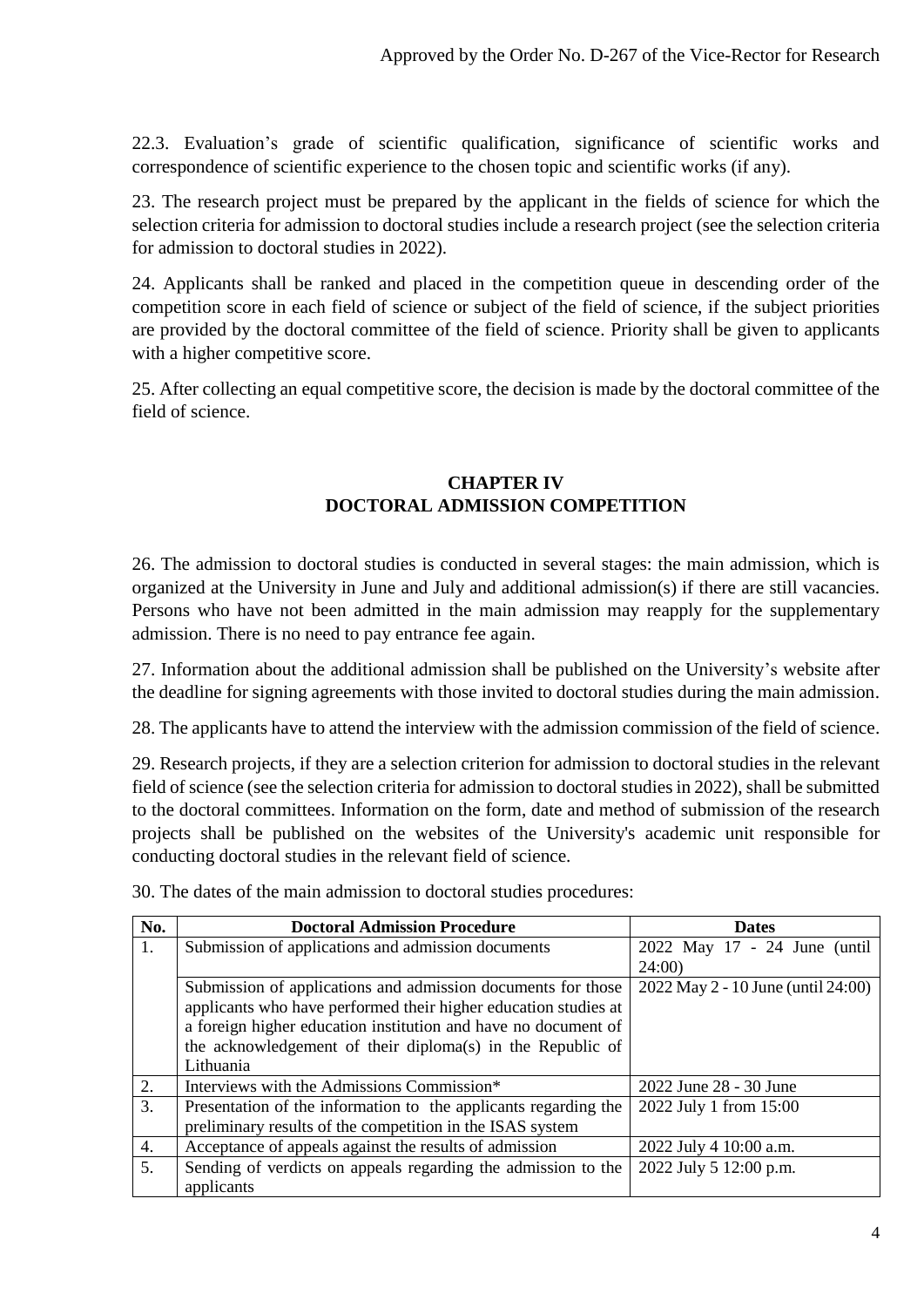| -6. | Information to the applicants regarding the final results of the $\vert$ 2022 July 5 3:00 p.m. |                                 |
|-----|------------------------------------------------------------------------------------------------|---------------------------------|
|     | competition in the ISAS system                                                                 |                                 |
|     | Concluding of agreements with applicants invited to doctoral   2022 July 7 - 8 until 3 p.m.    |                                 |
|     | studies through the bank authentication                                                        |                                 |
|     | Direct concluding of agreements with applicants (for persons)                                  | 2022 July $7 - 12$ until 3 p.m. |
|     | unable to identify themselves through a bank)**                                                |                                 |

\* *The place and date of interviews at the admissions commission are published on the websites of the University's academic units responsible for doctoral studies in the relevant field of science and on the University website [https://www.vu.lt/studijos/doktoranturos-studijos/priemimas-dokt\)](https://www.vu.lt/studijos/doktoranturos-studijos/priemimas-dokt).*

\*\* *Persons invited to study at the University and unable to identify themselves through the bank are provided with possibility to email signed study agreement within the deadlines set out in the Rules and send the original agreement to the University's Office of Doctoral and Postdoctoral Studies by registered mail or submit upon arrival. Upon arrival to study, the originals of the documents specified in the application shall be submitted (shown) to the Office of Doctoral and Postdoctoral Studies.*

31. Applicants may, if they agree, be offered to choose other topic than the one indicated at the submitting their application.

32. Appeals regarding incorrect assessment of admission documents, procedural violations of admission to doctoral studies at the University or regarding the results of admission shall be submitted in writing form to the Office of Doctoral and Postdoctoral Studies within the deadlines set out in Article 30 of these Rules. They must be reasoned and based on objective facts. The received appeals are examined and decisions are made by an Appeal Commission formed by the order of the Vice-Rector for Research. The Office of Doctoral and Postdoctoral Studies sends by email to the applicant the answer based on the decision of the Commission.

33. Those persons whose competition scores are the highest in the competition queue and who fall within the quota of study places set by the University shall be considered as invited to take a statefunded doctoral study place.

34. After the state-funded doctoral places in the relevant field of science have been filled, the rest applicants may, if they agree, be offered a non-state-funded doctoral study places.

35. The persons are considered admitted when they sign a study agreement with the University and are accepted to study by the order of the Rector.

36. In all cases not provided for in the admission rules, decisions shall be made by the doctoral committee of the field of science.

37. Persons invited to study at the University shall be required to conclude a study agreement with the University within the deadlines set by University.

38. If the persons invited to study at the University do not conclude an agreement within the specified deadlines, the invitation to study at the University shall no longer be valid, and the vacancies by the decision of the doctoral committee shall be filled by the persons who have the highest competitive scores, or the vacancies are transferred to the next stage.